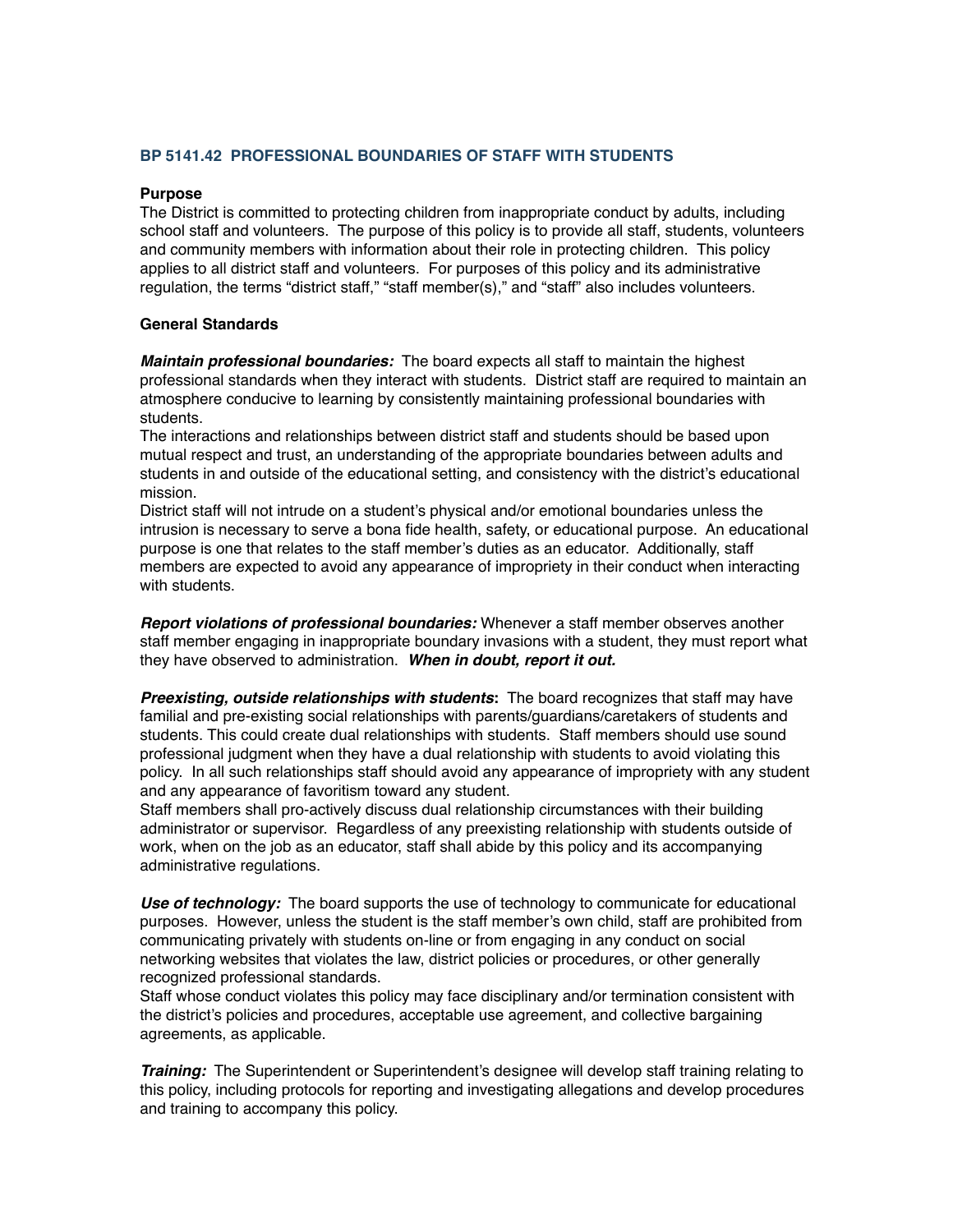*(cf. 4131 – Staff development)*

*(cf. 5131.43 – Harassment, intimidation and bullying)*

*(cf. 5137 – Positive school climate)*

*(cf. 5141.4 – Child abuse and neglect)*

*(cf. 6161.4 – Internet)*

*cf. 6161.5 – Web sites)*

#### *ALASKA STATUTES*

*[11.61.120](http://redirector.microscribepub.com/?cat=stat&loc=ak&id=11.61.120&) Harassment in the second degree*

*[14.08.111](http://redirector.microscribepub.com/?cat=stat&loc=ak&id=14.08.111&) Duties*

*[14.14.090](http://redirector.microscribepub.com/?cat=stat&loc=ak&id=14.14.090&) Duties of School Boards*

*[14.30.355](http://redirector.microscribepub.com/?cat=stat&loc=AK&id=14.30.355&) Sexual abuse and sexual assault awareness and prevention*

*[14.30.360](http://redirector.microscribepub.com/?cat=stat&loc=ak&id=14.30.360&) Curriculum (health and safety education*

*[14.33.200](http://redirector.microscribepub.com/?cat=stat&loc=ak&id=14.33.200&) Harassment, intimidation and bullying*

*[14.33.210](http://redirector.microscribepub.com/?cat=stat&loc=ak&id=14.33.210&) Reporting of incidents of harassment, intimidation and bullying*

*[14.33.220](http://redirector.microscribepub.com/?cat=stat&loc=ak&id=14.33.220&) Reporting no reprisals*

*14.33.240 Immunity from suit*

*[14.33.250](http://redirector.microscribepub.com/?cat=stat&loc=ak&id=14.33.250&) Definitions*

*[47.14.300](http://redirector.microscribepub.com/?cat=stat&loc=AK&id=47.14.300&) Multidisciplinary Child protection teams*

*[47.17.010](http://redirector.microscribepub.com/?cat=stat&loc=ak&id=47.17.010&) Child protection*

*[47.17.020](http://redirector.microscribepub.com/?cat=stat&loc=AK&id=47.17.020&) Persons required to report*

*[47.17.022](http://redirector.microscribepub.com/?cat=stat&loc=ak&id=47.17.022&) Training*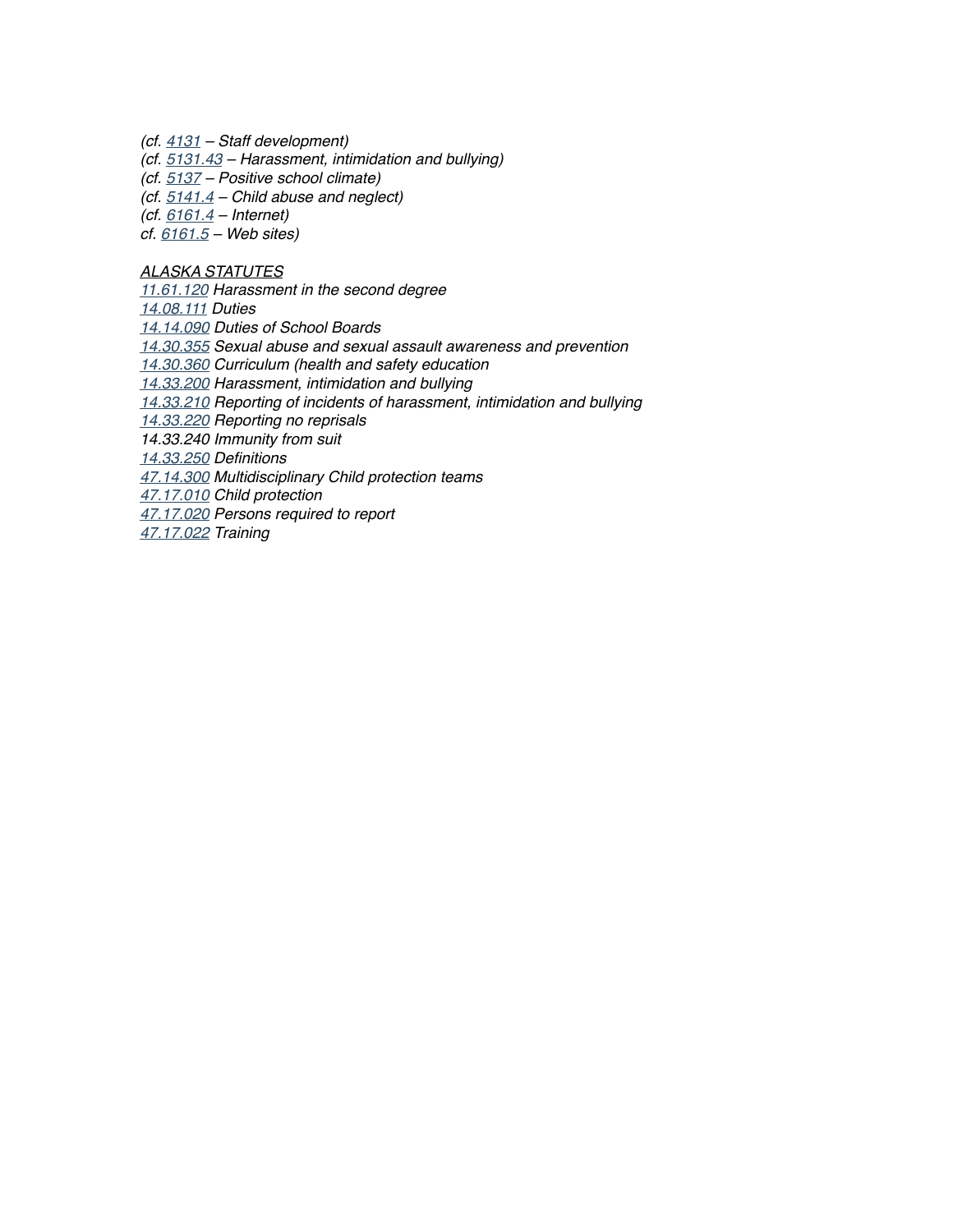### **AR 5141.42 PROFESSIONAL BOUNDARIES OF STAFF WITH STUDENTS**

#### **Boundary Invasions**

School employees and volunteers are professionally and ethically obligated to maintain professional boundaries with students when working in an educator's professional role. Staff is defined as school employees and volunteers. In any staff-student relationship, staff is expected to maintain professional boundaries with students and avoid any boundary invasion which does not have a legitimate health, safety, or educational reason.

Schools must pay attention to boundary invasions and unprofessionalism because inappropriate boundary invasions bt staff can morph into sexual grooming of students. If there is no legitimate health, safety, or educational reason for such boundary invasions, such boundary invasions are unwise and prohibited. Curtailing inappropriate boundary invasions reduces the opportunity for sexual grooming.

### **Inappropriate Boundary Invasion Examples**

Examples of possible inappropriate boundary invasions by staff members include, but are not limited to, the following:

### *Taking an undue interest in a Particular Student:*

- 1. Having a "special friend or a "special relationship" with a particular student.
- 2. Favoring certain students by giving them special privileges.
- 3. Favoring certain students, inviting them to come to the classroom at non-class times.
- 4. Getting a particular student out of class to visit the teacher during the teacher's prep period.
- 5. Engaging in peer-like behavior with students including rough-housing.

#### *Using poor judgment in relation to a particular student:*

- 1. Allowing a particular student to get away with inappropriate behavior.
- 2. Being alone with the student behind closed doors at school.
- 3. Giving gifts or money to the student.
- 4. Being overly "touchy" with certain students.
- 5. Touching students for no educational or health reason.
- 6. Giving students rides in the educator's personal vehicle, especially alone.
- 7. Frequent electronic communication or phone contacts with a particular student.

#### *Becoming involved in the student's private life:*

- 1. Talking to the student about the educator's personal problems.
- 2. Talking to the student about the student's personal problems to the extent that the adult becomes a confidant of the student when it is not the adult's job role to do so.
- 3. Initiating or extending contact with students beyond the school day in a private or nongroup setting.
- 4. Taking a particular student on personal outings, away from protective adults.
- 5. Using email, test-messaging, instant messaging, or social networking to discuss personal topics or interests with students.
- 6.

### *Not respecting normal boundaries:*

1. Invading the student's physical privacy (*i.e*., walking in on the student in the bathroom).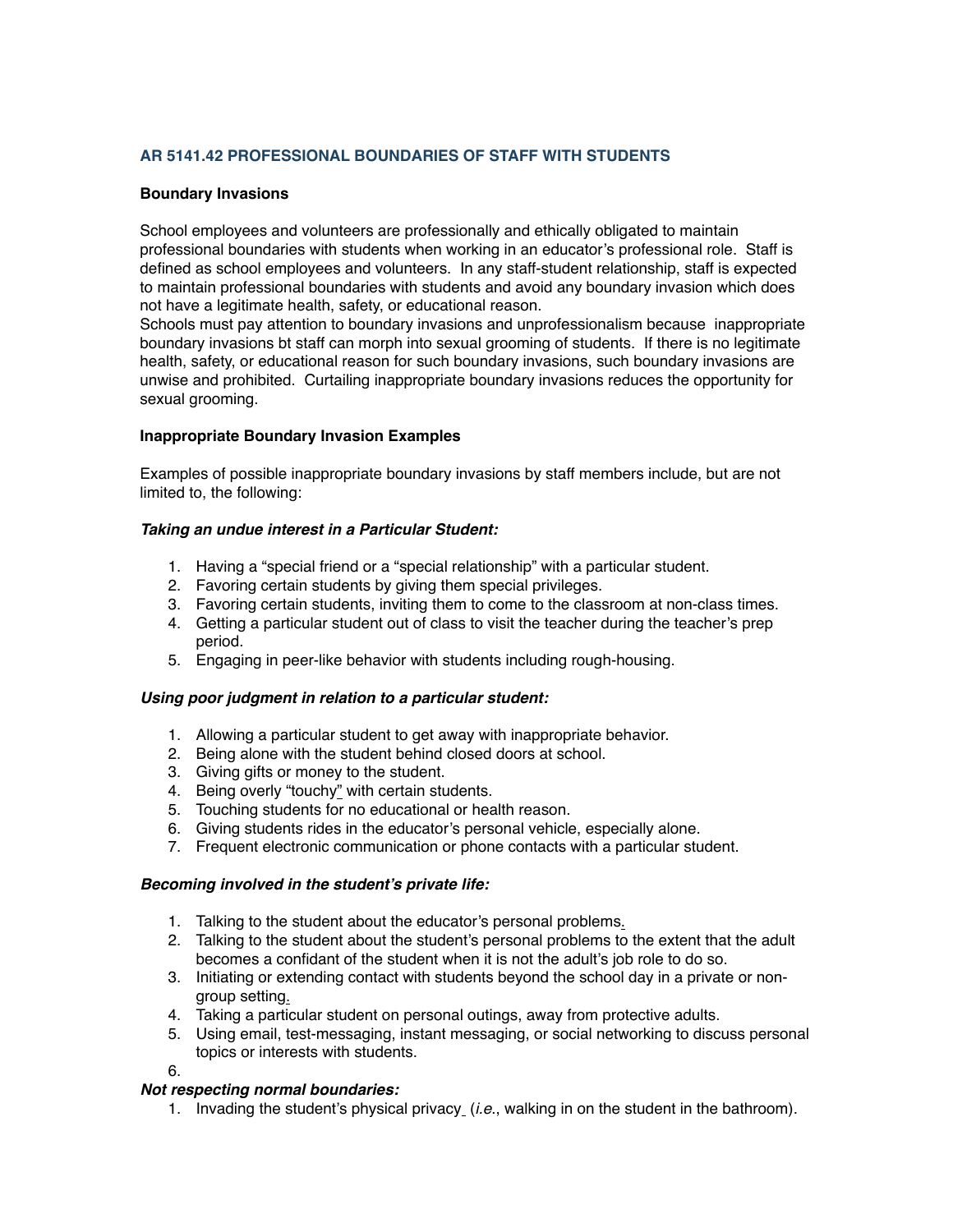- 2. Inviting students to the educator's home.
- 3. Visiting the student's home.
- 4. Asking the student to keep certain things secret from his/her parents.

# 5.

#### *Sexually related conduct:*

- 1. Engaging in sex talk with students (sexual innuendo, sexual banter, or sexual jokes).
- 2. Talking with a student about sexual topics that are not related to a specific curriculum.
- 3. Showing pornography to the student.
- 4. Hugging, kissing, or other affectionate physical contact with a student.
- 5.

### **Reporting Violations and Administrative Follow Up**

*Reporting:* Staff members must promptly report to the principal or administrative supervisor of any employee or volunteer suspected of engaging in inappropriate boundary invasions they become aware. Do not inform the employee or volunteer suspected of engaging in appropriate boundary invasions that a report has been made.

Students and their parents/guardians are strongly encouraged to notify the principal (or other administrator) if they believe a staff member may be engaging in conduct that violates this policy or procedure.

*Administrative Follow Up:* The administrator to whom a boundary invasion concern is initially reported must document the concern and promptly provide a copy of that documentation to the Superintendent or Superintendent's designee. The Superintendent or Superintendent's designee shall see to it that (a) the alleged conduct is investigated, (b) any students involved are protected, (c) parents are informed, (d) where appropriate Office of Children's Services (OCS) and/or law enforcement are contacted, and (e) where appropriate, remedial and/or disciplinary action is taken.

### **Reporting Sexual Abuse**

[A.S. 47.17.020](http://redirector.microscribepub.com/?cat=stat&loc=AK&id=47.17.020&) and Board Policy require that persons who are mandatory reporters who, in the performance of their occupational duties have reasonable cause to suspect that a child has suffered harm as a result of **child abuse** or **neglect**, shall immediately report the harm to OCS or to a peace officer if OCS cannot be reached and immediate action is necessary for the well-being of the child. If there is reasonable cause to suspect sexual abuse, a report must be promptly made to OCS. Any situation where a school employee or volunteer is believed to have engaged in sexual abuse of a student should also be reported to law enforcement.

#### **Disciplinary Action**

Staff violations of this policy may result in disciplinary action up to and including dismissal.

#### **Training**

Staff (including volunteers) will receive training on professional boundaries, inappropriate boundary invasions, and the relationship of inappropriate boundary invasions to sexual grooming. Such training shall take place at least every three years. All new employees and volunteers will receive such training within three months of employment or service. Such training will cover the information included in the training handout,  $E$  5141.42-1, "School Guidelines for Preventing Sexual Abuse Against Students."

#### **Dissemination of Policy and Reporting Protocols**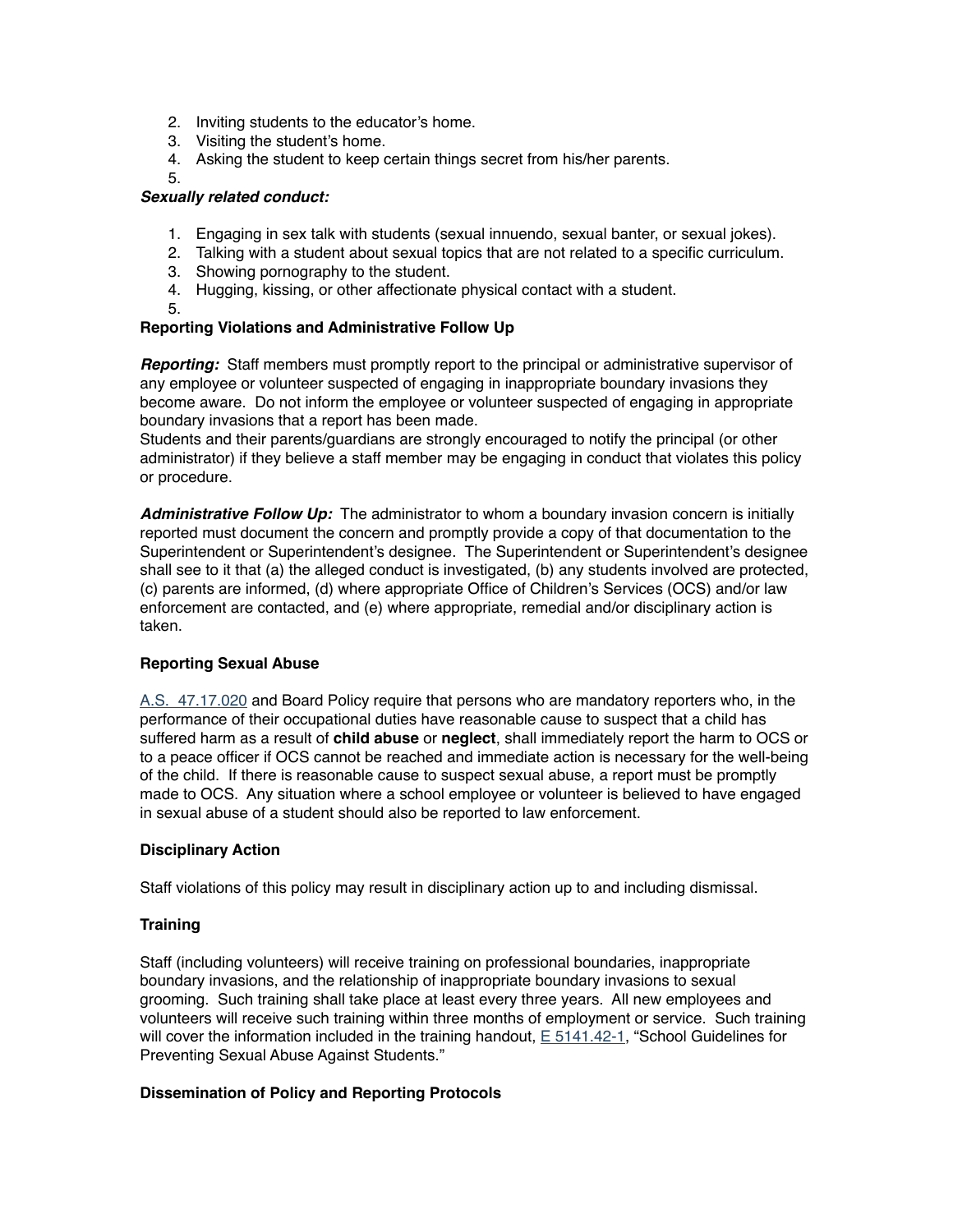This policy and procedure will be included on the district website and in all employee, student, and volunteer handbooks.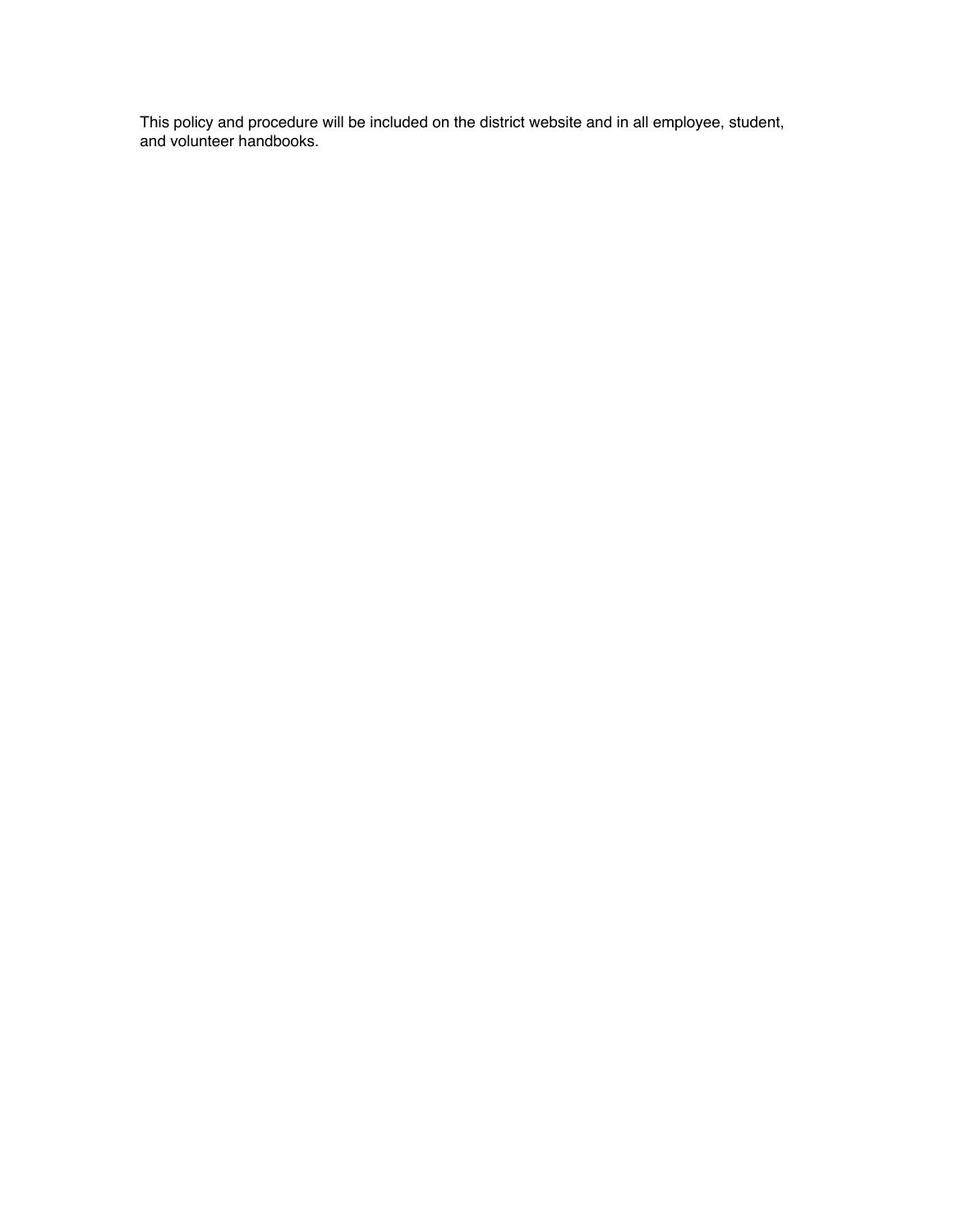# **MAINTENANCE** BP 3510

Note: In order to qualify for a capital improvement project grant or debt reimbursement under AS 14.11.011 or AS 14.11.100, a school district must have in effect a preventive maintenance plan. This plan: 1) must include a computerized maintenance management program, cardex system, or other formal systematic means of tracking the timing and costs associated with planned and completed maintenance activities, including scheduled preventive maintenance; 2) must address energy management for buildings owned or operated by the district; 3) must include a regular custodial care program for buildings owned and operated by the district; 4) must include preventive maintenance training for facility managers and maintenance employees; and 5) must include renewal and replacement schedules for electrical, mechanical, structural, and other components of facilities owned and operated by the district. Additionally, the district must be adequately adhering to the preventive maintenance plan.

The School Board recognizes the importance of timely maintenance and repair of district facilities, property and equipment in ensuring the safety of students and employees, in protecting state and local investment, in providing necessary loss control, and in helping to ensure the availability of capital funding. A preventive maintenance plan shall be in effect which includes custodial care, scheduled preventive maintenance, commissioning, and energy management for district buildings. The Superintendent or designee shall ensure a systematic means of tracking the timing and costs associated with maintenance activities; shall direct the preparation of renewal and replacement schedules for electrical, mechanical, structural, and other components of district facilities; and shall provide for preventive maintenance training for facility managers and maintenance employees.

*(cf. 3511 - Energy Conservation) (cf. 3514 - Environmental Safety) (cf. 3515 - School Safety and Security) (cf. 5142 - Safety)*

All school buildings and equipment shall be regularly inspected to assure that all are maintained at the highest level of safety. Employees are responsible for promptly reporting to their supervisor any damage to district property or equipment.

*Legal Reference:*

*ALASKA STATUTES 14.11.011 Grant applications 14.11.100 State aid for costs of school construction debt 4 AAC 31.013 Preventive maintenance and facility management*

*Revised 4/2020*

**AASB POLICY REFERENCE MANUAL 9/92**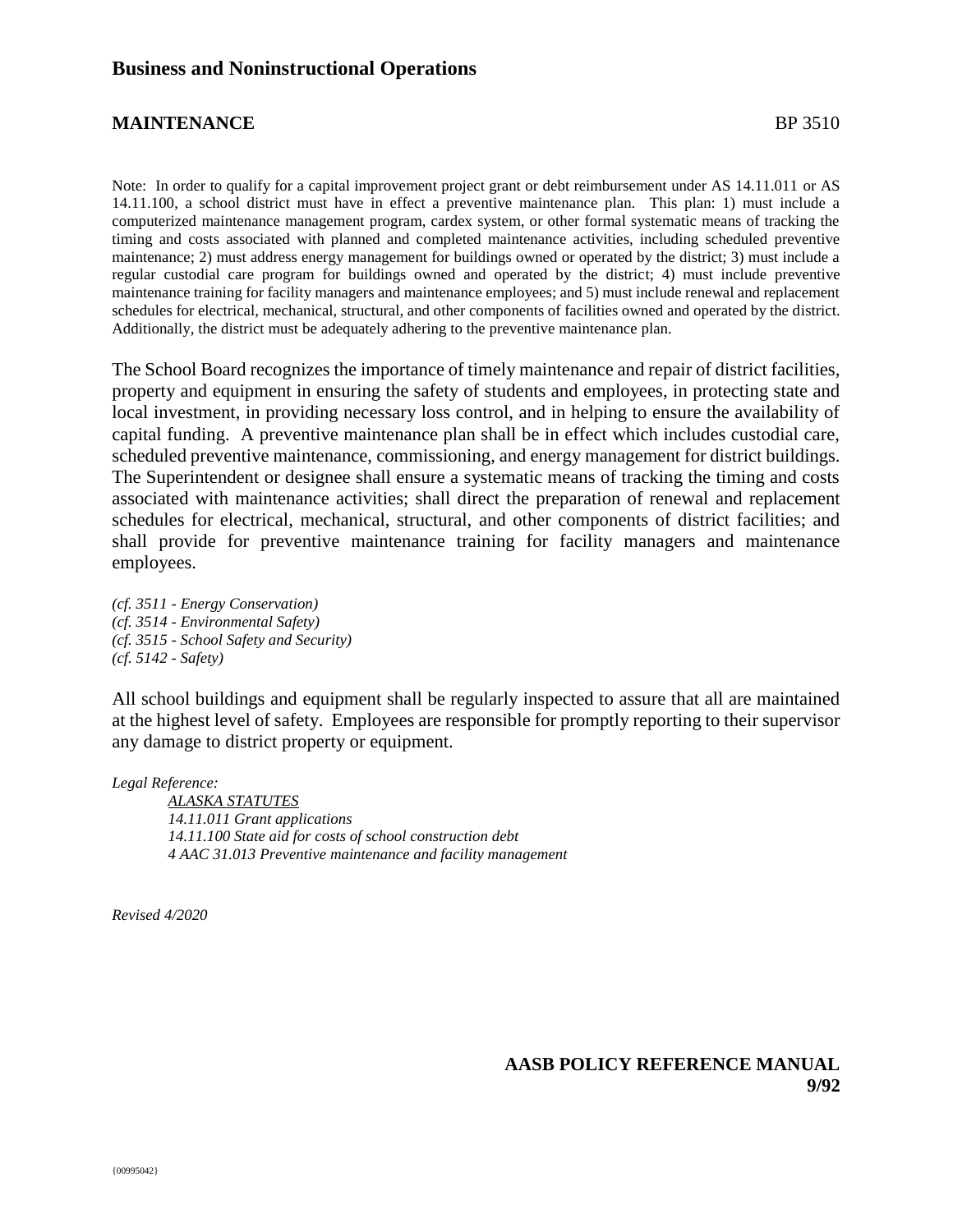### **ALL PERSONNEL EMERGENCY COVID-19 SICK AND FAMILY LEAVE** AR 4161/4261/4361 (a)

Note: The following AR implements the federal Families First Coronavirus Response Act, which is in effect from April 1, 2020 through December 31, 2020, unless extended by Congress.

As a result of the 2020 COVID-19 pandemic, employees may have additional rights to sick leave and family leave under the provisions below.

### **I. Sick Leave for COVID-19 Qualifying Reasons**

Employees are entitled to additional paid sick leave if the employee is unable to work (or unable to telework) due to a need for leave because the employee:

- 1. is subject to a Federal, State, or local quarantine or isolation order related to COVID-19;
- 2. has been advised by a health care provider to self-quarantine related to COVID-19;
- 3. is experiencing COVID-19 symptoms and is seeking a medical diagnosis;
- 4. is caring for an individual subject to an order described in (1) above, or self-quarantine as described in (2) above;
- 5. is caring for a child whose school or place of care is closed (or child care provider is unavailable) for reasons related to COVID-19; or
- 6. is experiencing any other substantially-similar condition as specified by the United States Department of Health and Human Services.

### **Duration of COVID-19 Sick Leave**

A full-time employee is eligible for up to 80 hours of COVID-19 sick leave. A part-time employee is eligible for the number of hours of leave that the employee works on average over a two-week period.

### **Calculation of Sick Leave Rate of Pay**

**For leave reasons (1), (2), or (3), above:** employees taking leave shall be paid at their regular rate of pay, up to \$511 per day and \$5,110 in the aggregate (over a 2-week period).

**For leave reasons (4), (5), or (6), above:** employees taking leave shall be paid at 2/3 their regular rate, up to \$200 per day and \$2,000 in the aggregate (over a 2-week period).

### **Procedure for Requesting Leave**

Employees must notify their supervisor of the need and specific reason for leave under this policy. Employees should make the request for leave as soon as practically possible. Verbal notice will otherwise be accepted until written notice can be provided.

Employees are required to provide documentation to confirm the type of COVID-19 leave for which they are eligible.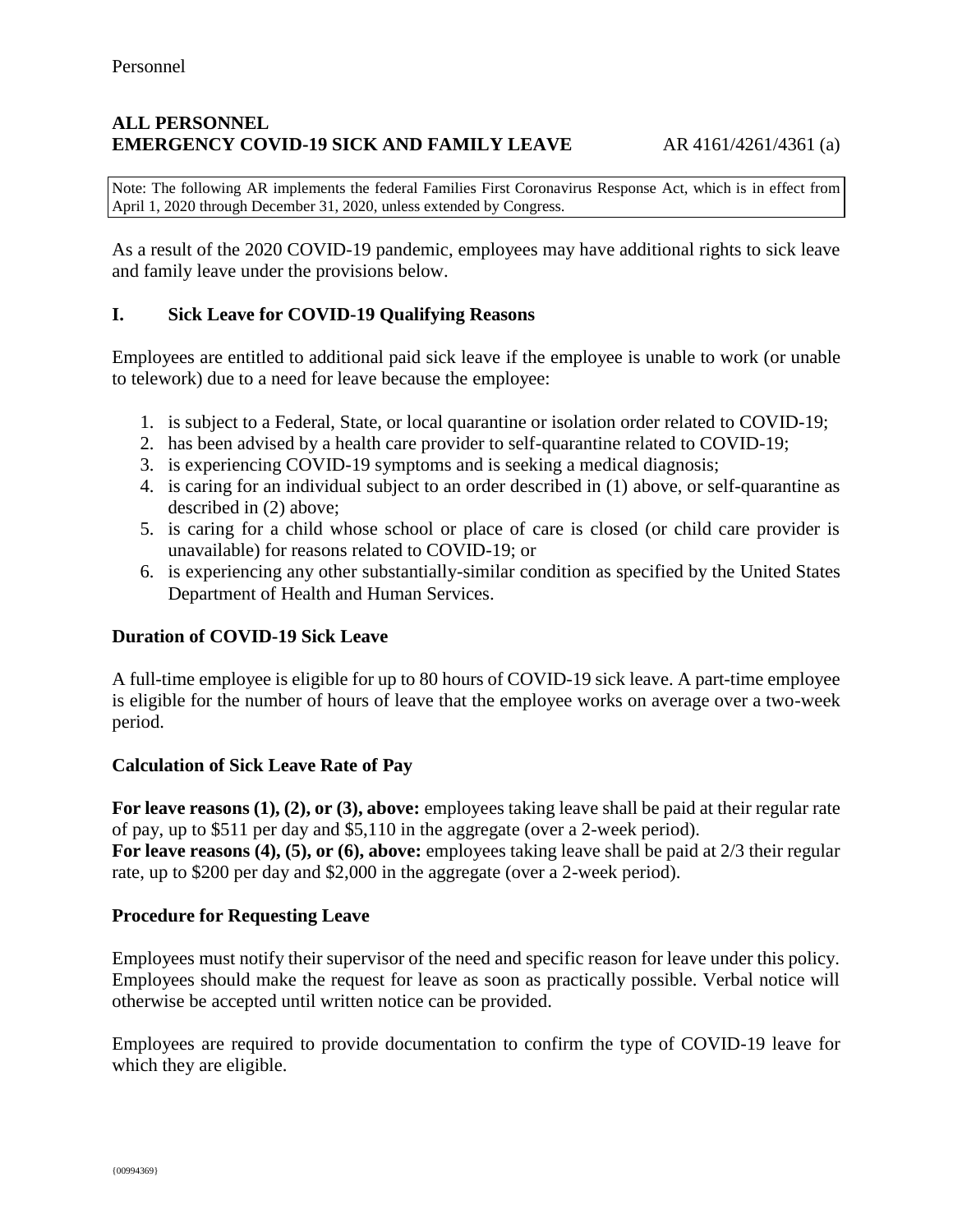# **ALL PERSONNEL EMERGENCY COVID SICK AND FAMILY LEAVE** AR 4161/4261/4361 (b)

# **Interaction with Other Paid Leave**

The employee may use COVID-19 paid sick leave under this policy before using any other accrued sick leave, family leave, annual leave, or donated leave. COVID-19 sick leave does not carry over to 2021. COVID-19 sick leave cannot be cashed out.

All other policies and procedures for use of sick leave remain applicable, except as specifically modified by this AR and the federal Families First Coronavirus Response Act.

*(cf. 4161.1 – Sick Leave) (cf. 4161.2 - Personal Leaves)*

# **II. Family and Medical Leave Act Expansion to Care for Children due to COVID-19**

The qualifying reasons for taking family and medical leave ("FMLA Leave") have been expanded to provide leave for employees unable to work because they must care for a child whose school or place of childcare is closed (or child care provider is unavailable) for reasons related to COVID-19. This is a new qualifying reason for taking leave under the Family and Medical Leave Act. It is not an expansion of the total amount of leave availability under FMLA. Employees must have been employed for at least 30 days to be eligible for expanded FMLA leave.

*(cf. 4161.4/4261.1/4361.4 – Family and Medical Leave))*

### **Duration of Expanded Childcare FMLA Leave**

Full-time employees are eligible for up to 12 weeks of leave at 40 hours a week, assuming the employees have FMLA Leave available. Part-time employees are eligible for leave for the number of hours they are normally scheduled to work over that period, again assuming leave is available. Employees are only entitled to 12 weeks of annual FMLA leave, regardless of the reason.

### **Rate of Pay for Expanded Childcare FMLA Leave**

The first ten days of expanded childcare FMLA leave is unpaid. However, employees may take the COVID-19 paid sick leave during this time or substitute any accrued paid leave. Alternatively, the District may require that COVID-19 paid sick leave be used during the first 10 days of normally unpaid FMLA leave.

After the first ten days of expanded childcare FMLA leave, employees taking leave shall be paid at 2/3 their regular rate, up to \$200 per day and \$12,000 in the aggregate (over a 12-week period two weeks of paid sick leave followed by up to 10 weeks of paid expanded family and medical leave under the Family and Medical Leave Act).